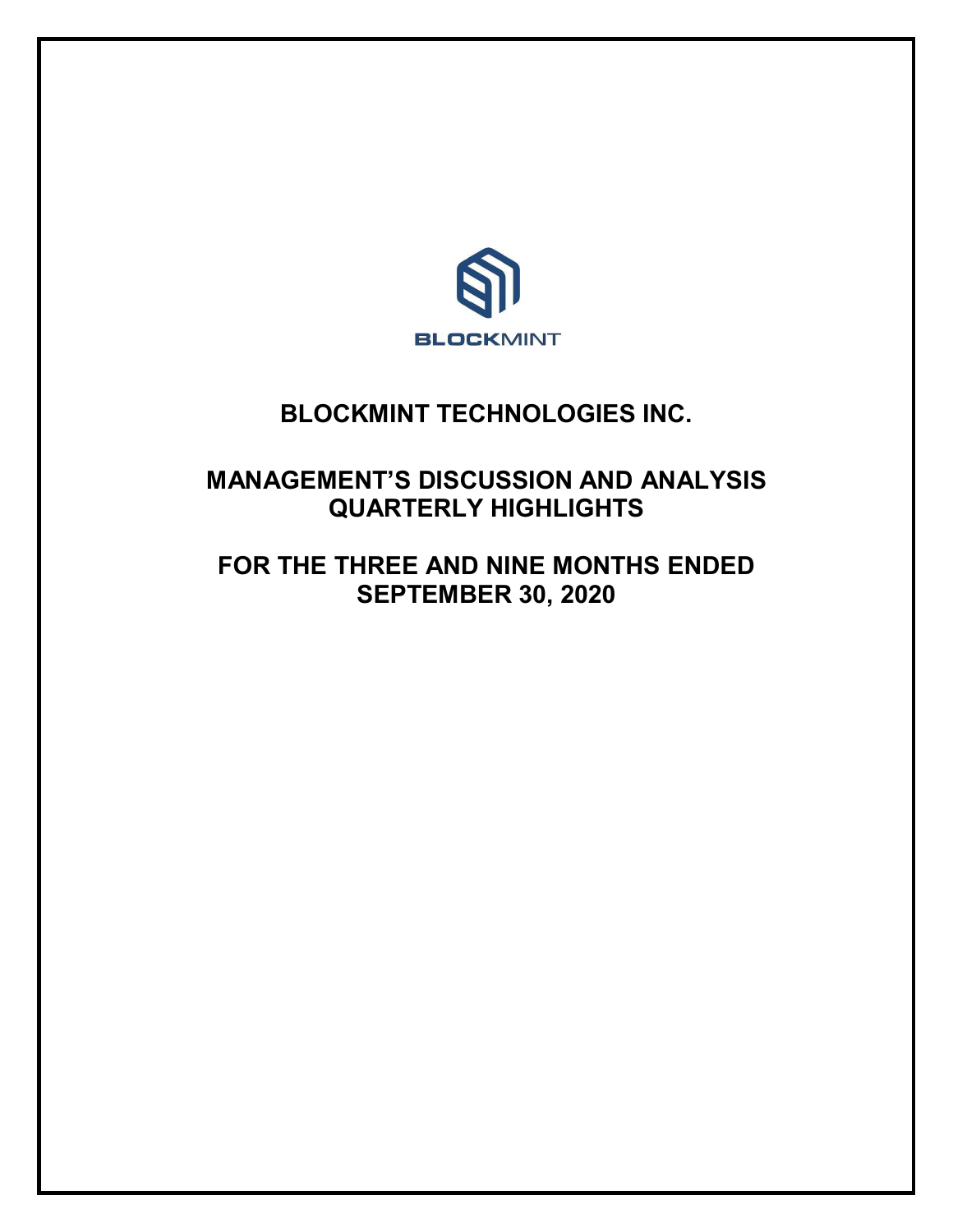### **Introduction**

The following interim Management's Discussion & Analysis ("MD&A") of the financial condition and results of the operations of BlockMint Technologies Inc. (the "Company" or "BlockMint") has been prepared to provide material updates to the business operations, liquidity and capital resources of the Company since its last annual management's discussion & analysis, being the Management's Discussion & Analysis ("Annual MD&A") for the fiscal year ended December 31, 2019. This MD&A does not provide a general update to the Annual MD&A, or reflect any non-material events since the date of the Annual MD&A.

This MD&A has been prepared in compliance with the requirements of section 2.2.1 of Form 51-102F1, in accordance with National Instrument 51-102 – Continuous Disclosure Obligations. This discussion should be read in conjunction with the Annual MD&A, the audited annual consolidated financial statements of the Company for the years ended December 31, 2019 and December 31, 2018 and the unaudited condensed consolidated interim financial statements for the three and nine months ended September 30, 2020, together with the notes thereto. **Results are reported in United States dollars, unless otherwise noted.** In the opinion of management, all adjustments (which consist only of normal recurring adjustments) considered necessary for a fair presentation have been included. The results for the three and nine months ended September 30, 2020 are not necessarily indicative of the results that may be expected for any future period. Information contained herein is presented as at November 30, 2020 unless otherwise indicated.

The unaudited condensed consolidated interim financial statements for the three and nine months ended September 30, 2020, have been prepared using accounting policies consistent with International Financial Reporting Standards ("IFRS") as issued by the International Accounting Standards Board and interpretations of the IFRS Interpretations Committee. The unaudited condensed consolidated interim financial statements have been prepared in accordance with International Standard 34, Interim Financial Reporting.

For the purposes of preparing this MD&A, management, in conjunction with the Audit Committee of the Board of Directors, considers the materiality of information. Information is considered material if: (i) such information results in, or would reasonably be expected to result in, a significant change in the market price or value of BlockMint's common shares; or (ii) there is a substantial likelihood that a reasonable investor would consider it important in making an investment decision; or (iii) it would significantly alter the total mix of information available to investors. Management, in conjunction with the Audit Committee of the Board of Directors, evaluates materiality with reference to all relevant circumstances, including potential market sensitivity.

## **Caution Regarding Forward-Looking Statements**

This MD&A contains certain forward-looking information and forward-looking statements, as defined in applicable securities laws (collectively referred to herein as "forward-looking statements"). These statements relate to future events or the Company's future performance. All statements other than statements of historical fact are forward-looking statements. Often, but not always, forward-looking statements can be identified by the use of words such as "plans", "expects", "is expected", "budget", "scheduled", "estimates", "continues", "forecasts", "projects", "predicts", "intends", "anticipates" or "believes", or variations of, or the negatives of, such words and phrases, or state that certain actions, events or results "may", "could", "would", "should", "might" or "will" be taken, occur or be achieved. Forward-looking statements involve known and unknown risks, uncertainties and other factors that may cause actual results to differ materially from those anticipated in such forward-looking statements. The forward-looking statements in this MD&A speak only as of the date of this MD&A or as of the date specified in such statement.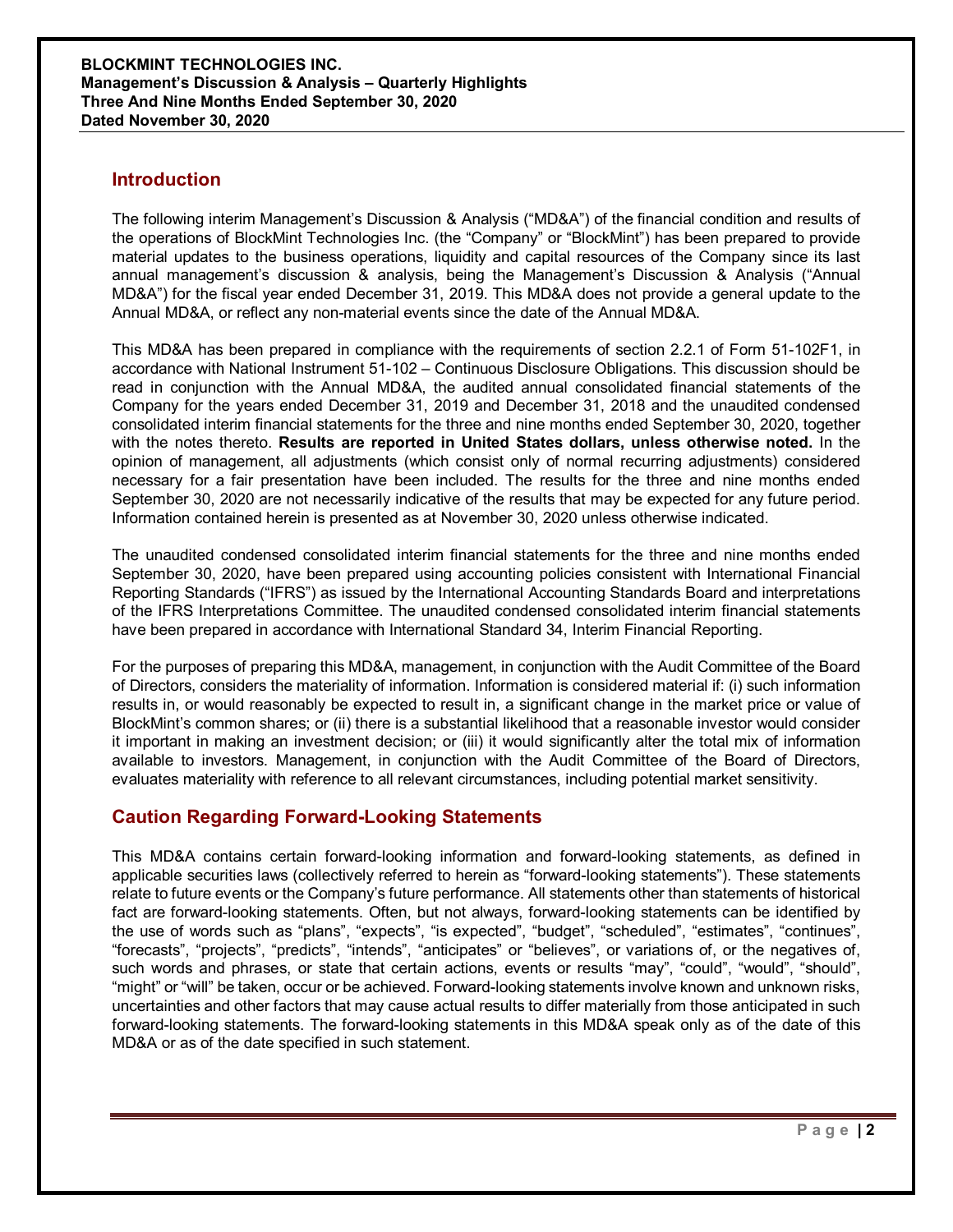Specifically, the following forward-looking statements are based on the corresponding assumptions, and are subject to the noted risk factors:

| <b>Forward-looking statements</b>                                                                                                                                                                                                                                                                                                                             | <b>Assumptions</b>                                                                                                                                                                                                                                                                                                                                                           | <b>Risk factors</b>                                                                                                                                                                                                                                                                        |
|---------------------------------------------------------------------------------------------------------------------------------------------------------------------------------------------------------------------------------------------------------------------------------------------------------------------------------------------------------------|------------------------------------------------------------------------------------------------------------------------------------------------------------------------------------------------------------------------------------------------------------------------------------------------------------------------------------------------------------------------------|--------------------------------------------------------------------------------------------------------------------------------------------------------------------------------------------------------------------------------------------------------------------------------------------|
| The Company's cash balance<br>at September 30, 2020, is<br>sufficient to fund its<br>consolidated operating<br>expenses at current levels. At<br>the date hereof, the<br>Company's consolidated cash<br>balance has diminished as a<br>result of normal business<br>operations and management is<br>attempting to reduce payments<br>to the extent practical. | The development and operating<br>activities of the Company for the<br>twelve-month period ending<br>September 30, 2021, and the<br>costs associated therewith, will be<br>consistent with the Company's<br>current expectations; and the debt<br>and equity markets, exchange<br>and interest rates and other<br>applicable economic conditions<br>do not materially change. | Changes in debt and equity<br>markets; timing and availability of<br>external financing on acceptable<br>terms; increases in costs;<br>government regulation,<br>cryptocurrency price fluctuations;<br>interest rate and exchange rate<br>fluctuations; changes in economic<br>conditions. |

Inherent in forward-looking statements are risks, uncertainties and other factors beyond BlockMint's ability to predict or control. Readers are cautioned that the above chart does not contain an exhaustive list of the factors or assumptions that may affect the forward-looking statements, and that the assumptions underlying such statements may prove to be incorrect. Actual results and developments are likely to differ, and may differ materially, from those expressed or implied by the forward-looking statements contained in this MD&A. Readers should refer to those risk factors referenced in the "Risks and Uncertainties" section below.

Forward-looking statements involve known and unknown risks, uncertainties and other factors that may cause BlockMint's actual results, performance or achievements to be materially different from any of its future results, performance or achievements expressed or implied by forward-looking statements. All forward-looking statements herein are qualified by this cautionary statement. Accordingly, readers should not place undue reliance on forward-looking statements. The Company undertakes no obligation to update publicly or otherwise revise any forward-looking statements whether as a result of new information or future events or otherwise, except as may be required by law. If the Company does update one or more forward-looking statements, no inference should be drawn that it will make additional updates with respect to those or other forward-looking statements, unless required by law.

## **Description of Business**

The Company's subsidiaries, BlockMint (Canada) Technologies Inc. (formerly BlockMint Technologies Inc.) ("BlockMint-Canada"), and its wholly owned subsidiary, BlockMint (USA) Technologies Inc. ("BlockMint-USA") are in the business of developing distributed systems and networks that enable a more decentralized deployment of blockchain based applications such as cryptocurrency mining.

On February 19, 2019, the Company (then known as SMC Ventures Inc. ("SMC")) completed a triangular amalgamation whereby BlockMint-Canada shares were exchanged for SMC shares on the basis of 1.33 postconsolidated SMC shares for each one BlockMint-Canada share (the "Amalgamation") (see "Outlook and Overall Performance" below). The Amalgamation was accounted for as a reverse takeover ("RTO") whereby BlockMint-Canada was identified as the acquirer for accounting purposes and the resulting annual consolidated financial statements are presented as a continuance of BlockMint-Canada and the comparative figures presented in the annual consolidated financial statements prior to the RTO are those of BlockMint-Canada.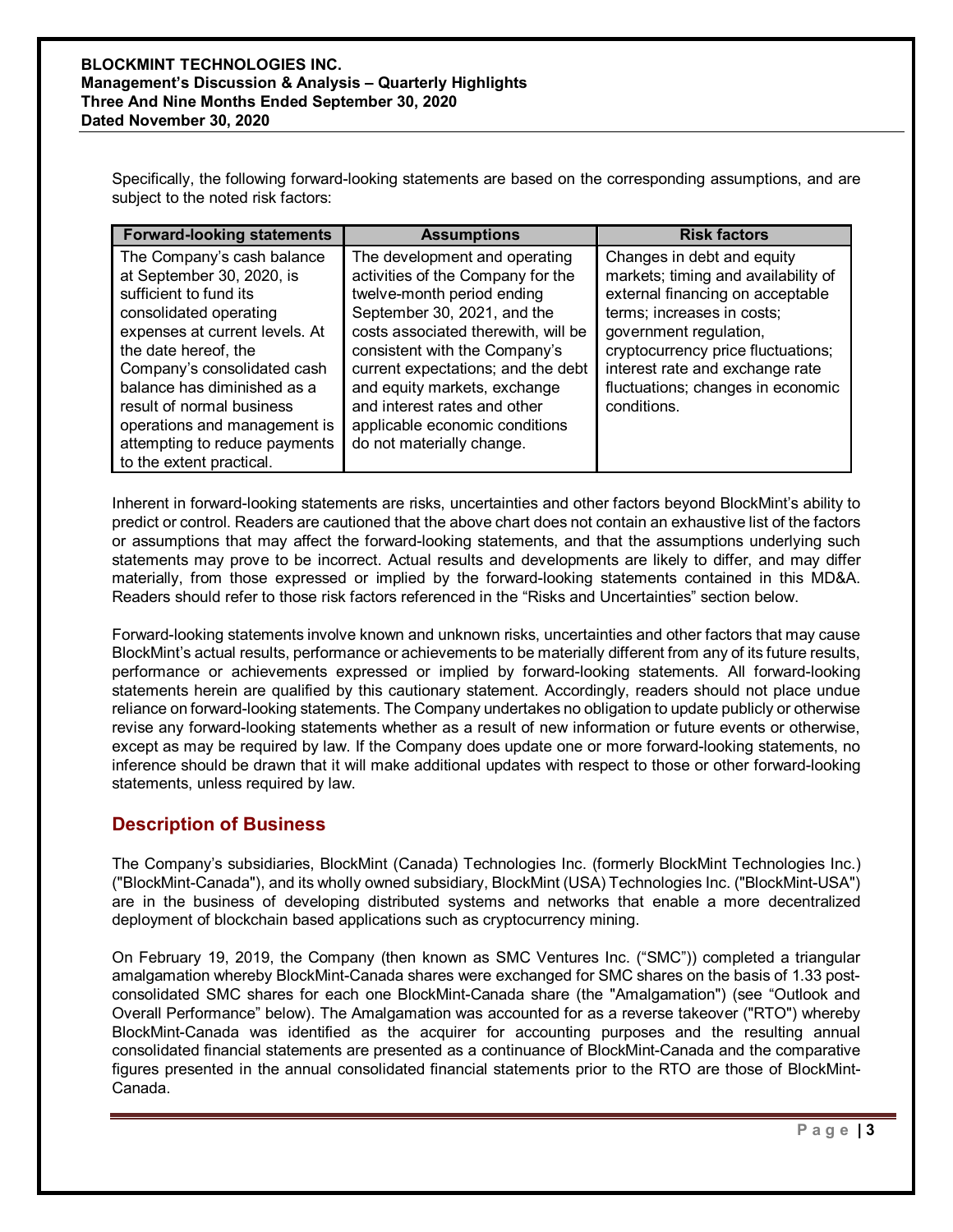The Company's objective is to develop distributed systems and networks that enable a more decentralized deployment of blockchain based applications. One such application is cryptocurrency mining, which relies on a decentralized blockchain network. The Company developed the Minter browser - a secure and private browser where any person can mine cryptocurrency as they browse the web. In addition to being a web browser, Minter has additional integrated features, such as a virtual private network (VPN), ad-blocker and cryptocurrency wallet. The Minter browser was released in 2019 and it was made available for download at the website getminter.com.

The Company also intended to release a second software product referred to as MintAccess, which would allow website owners/hosts to earn cryptocurrency from users when they visit the owner's site by utilizing the site visitor's computing power from their connected device to mine cryptocurrency. With MintAccess, website owners could monetize the content on their site without having a site visitor pay a fee (no paywall or subscription fees) or view paid/sponsored advertisements (ads will not display). However, development of MintAccess was suspended in 2019 due to the depressed price of cryptocurrencies. The Company may resume development of the MintAccess software product when it believes there is a sufficient and sustainable market for the product.

## **Outlook and Overall Performance**

#### **Corporate**

#### Financial highlights

The Company had no revenue, so its ability to ensure continuing operations is dependent on either expanding its business, or raising additional debt or equity financing.

For the nine months ended September 30, 2020, the Company had a net loss of \$329,340 which consisted primarily of (i) consulting fees of \$193,803; (ii) management fees and salaries of \$74,241; (iii) office and miscellaneous expenses of \$20,822 and (iv) professional fees of \$18,960.

At September 30, 2020, the Company had a net working capital of \$2,606,370 (December 31, 2019 – \$2,944,851). The Company had cash and cash equivalents of \$2,640,029 (December 31, 2019 - \$2,957,158). Working capital and cash and cash equivalents decreased during the nine months ended September 30, 2020 due to cash used in operating activities of \$317,129.

The Company has sufficient capital to meet its ongoing operating expenses and continue to meet its obligations on its current projects for the 12-month period ending September 30, 2021. See "Liquidity and Financial Position" below.

#### **Description of Business**

As described above, the Company develops distributed systems and networks that enable a more decentralized deployment of blockchain based applications such as cryptocurrency mining. Currently, development and release of software products has been suspended due to the price and volatility of cryptocurrencies. It is not known if or when the Company will resume the development and release of additional products.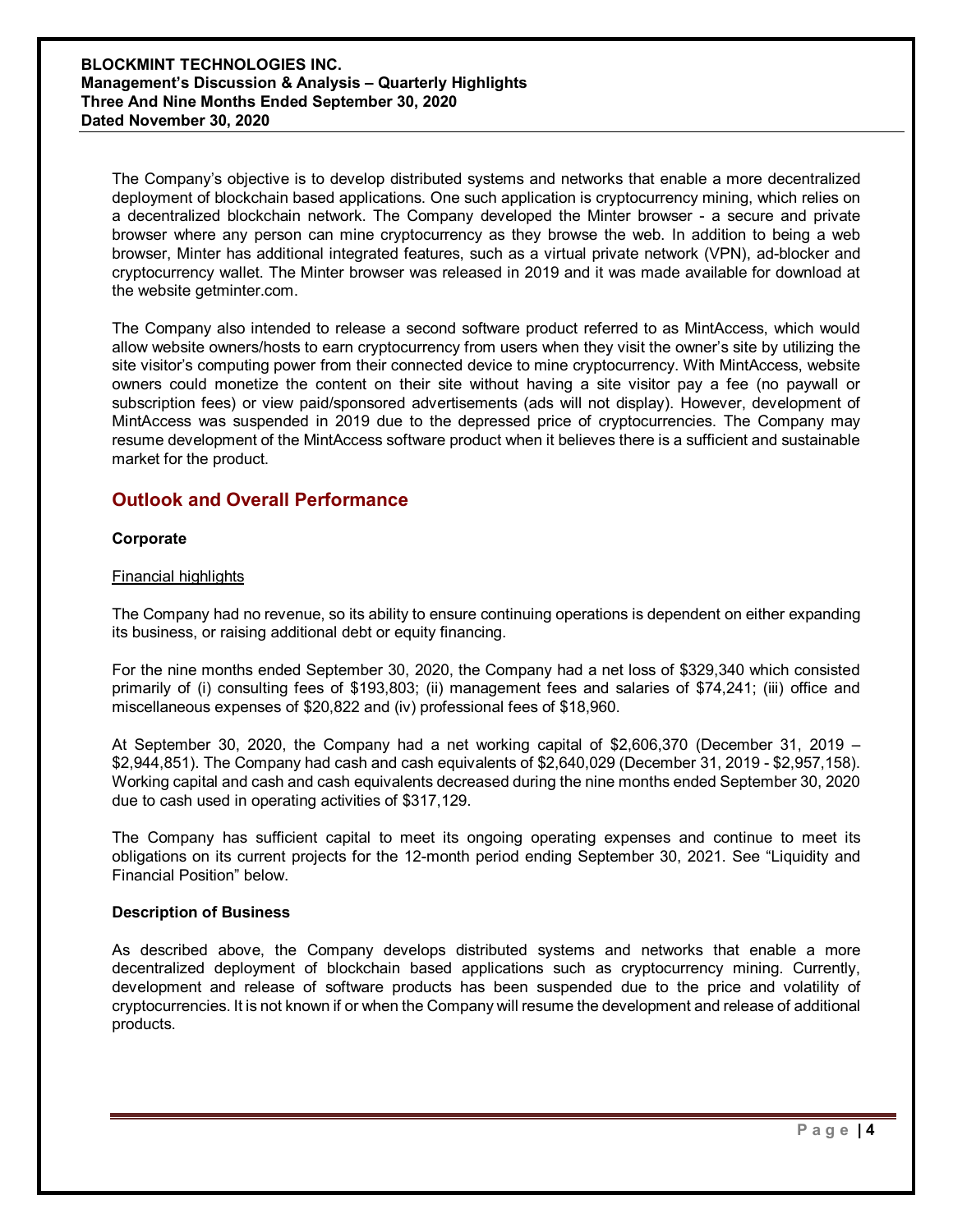### **Trends**

The price of cryptocurrencies have been extremely volatile since BlockMint-USA first started operations. Specifically, the price of Monero, the cryptocurrency identified by BlockMint-USA to be central to its software products. Consequently, the market for the Company's products has declined, and it is uncertain whether the demand for such products will return. The Company determined in the first half of 2019 that it would suspend further development of its products pending the price of cryptocurrencies recovering to economic levels.



There have been recent wide fluctuations in the prices of several cryptocurrencies recently, leading to more speculation and trading, but higher prices have not been sustained or achieved to the level where the Company feels it can economically carry on its current business.

The most recent trend in global economic activity has been the slow-down caused by the COVID 19 pandemic. The impact of this unprecedented event on the future trading price of cryptocurrencies is unclear, however one possible scenario is that people will turn to cryptocurrencies instead of fiat currencies given the world governments' trend toward printing vast amounts of cash to offset the economic slow-down caused by the virus. The Company can offer no assurance that the price of cryptocurrencies will increase as a result of the pandemic.

Apart from these and the risk factors noted under the heading "Risks and Uncertainties", management is not aware of any other trends, commitments, events or uncertainties that would have a material effect on the Company's business, financial condition or results of operations. See "Risks and Uncertainties" below.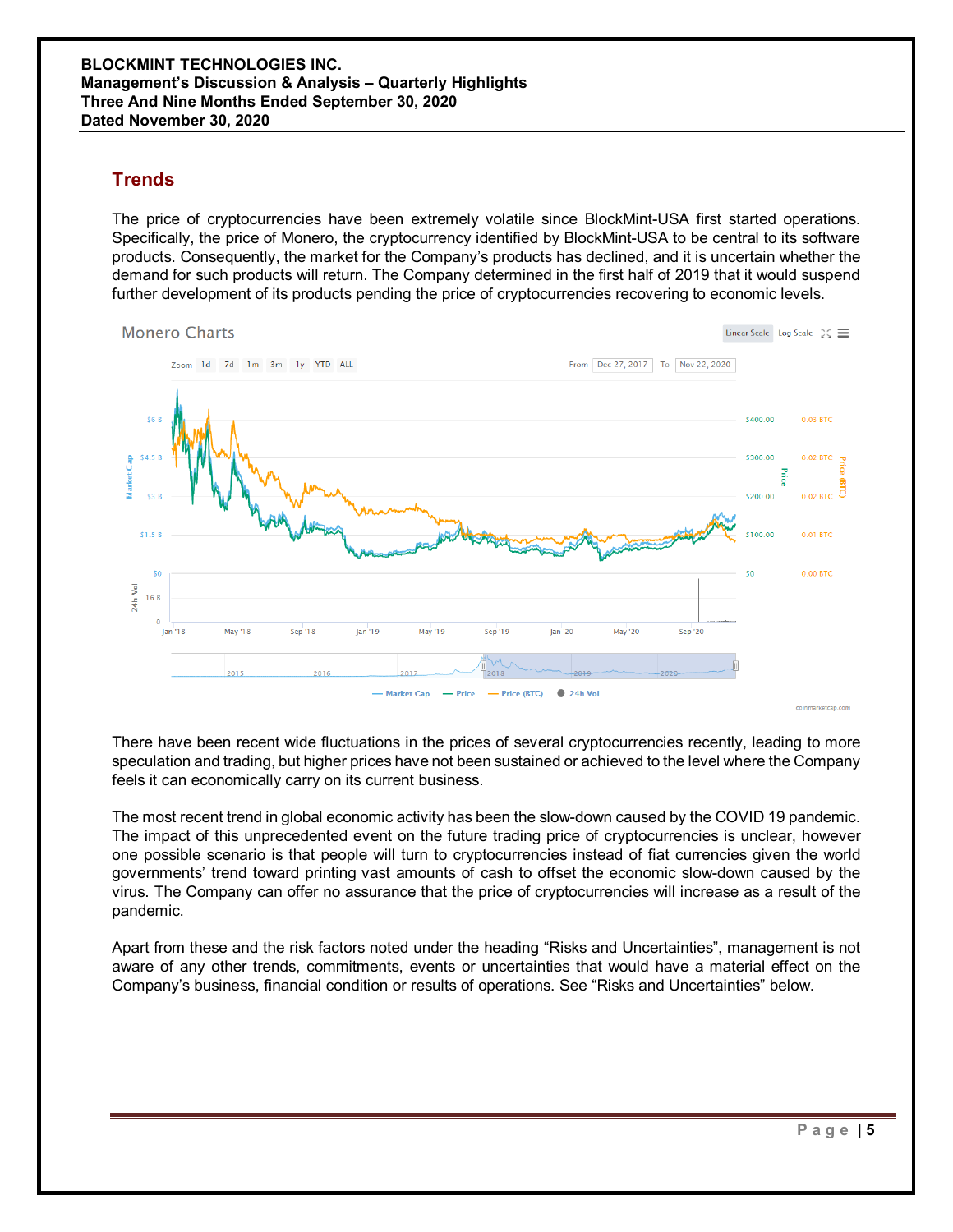## **Off-Balance-Sheet Arrangements**

As of the date of this filing, the Company does not have any off-balance-sheet arrangements that have, or are reasonably likely to have, a current or future effect on the results of operations or financial condition of the Company, including, and without limitation, such considerations as liquidity and capital resources.

## **Discussion of Operations**

#### **Three months ended September 30, 2020 compared with three months ended September 30, 2019**

For the three months ended September 30, 2020, BlockMint's net loss was \$136,654 with basic loss per share of \$0.00. This compares with a net loss of \$92,494 with basic and diluted loss per share of \$0.00 or the three months ended September 30, 2019. The increase of \$44,160 in net loss was principally because operating expenses increased due to an increase in consulting fee related to business development.

#### **Nine months ended September 30, 2020 compared with nine months ended September 30, 2019**

For the nine months ended September 30, 2020, BlockMint's net loss was \$329,340 with basic loss per share of \$0.01. This compares with a net loss of \$4,084,617 with basic and diluted loss per share of \$0.10 for the nine months ended September 30, 2019. The decrease of \$3,755,277 in net loss was principally because:

- $\triangleright$  For the nine months ended September 30, 2019, transaction cost was \$3,458,765;
- $\triangleright$  Operating expenses for the nine months ended September 30, 2020, was \$329,799, compared to \$627,482 for the nine months ended September 30, 2019, due to reduced business activities and the conservation of cash.

#### **Cash Flow**

The Company had cash of \$2,640,029 at September 30, 2020 (December 31, 2019 - \$2,957,158). The change in cash during the nine months ended September 30, 2020 was primarily due to the cash used in operating activities.

Cash used in operating activities was \$317,129, for the nine months ended September 30, 2020. Operating activities were affected by net loss of \$329,340 and net changes in non-cash working capital balances due to an increase in receivables and prepaid expenses of \$7,886; and a decrease in accounts payable and accrued liabilities of \$14,226. The Company also recorded a foreign exchange of \$9,141 and revaluation in digital currency of \$760. For the nine months ended September 30, 2019, cash used in operating activities was \$620,314. Operating activities were affected by the net decrease in non-cash, working capital balances due to an increase in receivables and prepaid expenses of \$48,934; and offset by an increase in accounts payable and accrued liabilities of \$49,074. The Company also recorded a transaction cost of \$3,458,765; depreciation of equipment of \$6,155; and revaluation in digital currency of \$350.

Net cash provided by investing activities was \$nil during the nine months ended September 30, 2020. During the nine months ended September 30, 2019, net cash used in investing activities was \$408,219 as the Company completed the Arrangement Agreement with SMC.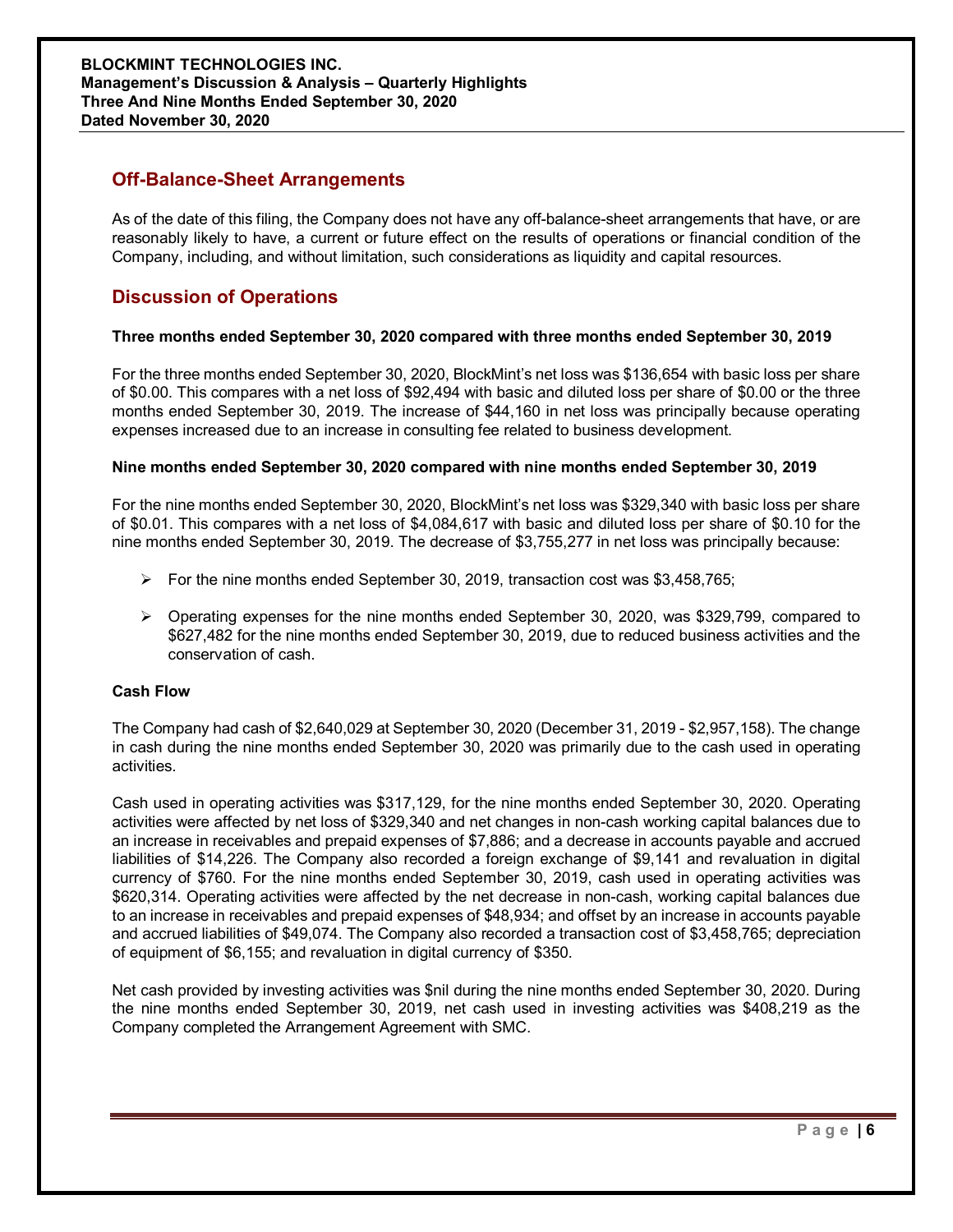#### **BLOCKMINT TECHNOLOGIES INC. Management's Discussion & Analysis – Quarterly Highlights Three And Nine Months Ended September 30, 2020 Dated November 30, 2020**

#### **Liquidity and Capital Resources**

The Company's activities have been financed through the completion of equity offerings. There is no assurance that equity capital will be available to the Company in the amounts or at the times desired or on terms that are acceptable to the Company, if at all.

The Company has no significant revenues, and therefore must utilize its current cash reserves, funds obtained from the exercise of warrants and other financing transactions to maintain its capacity to meet ongoing operating activities. As of September 30, 2020, the Company had 6,650,000 warrants outstanding that would raise approximately \$250,000, if exercised in full; however all of the warrants are subject to the Company meeting certain revenue thresholds so it is not anticipated that they will become exercisable in the next twelve months.

At September 30, 2020, the Company reported cash of \$2,640,029 (December 31, 2019 - \$2,957,158) and a net working capital of \$2,606,370 (December 31, 2019 - \$2,944,851). The net cash on hand as at September 30, 2020, is expected to be sufficient to meet the Company's liquidity requirements in 2020. Currently, the Company's operating expenses are approximately \$20,000 to \$30,000 per month for management fees, month-to-month professional fees, listing expenses and other working expenses. The Company's cash as at September 30, 2020 is expected to be sufficient to satisfy current liabilities and general and administrative costs up to September 30, 2021.

### **Accounting Pronouncements**

#### **Changes in accounting policy**

There are no other relevant IFRS's or IFRS interpretations that are not yet effective that would be expected to have a material impact on the Company.

## **Related Party Transactions**

Related parties include the Board of Directors and officers of the Company, close family members and enterprises that are controlled by these individuals as well as certain persons performing similar functions. Related party transactions conducted in the normal course of operations are measured at the amount established and agreed to by the related parties.

|                                                                    | <b>Three Months Ended</b><br>September 30, |              | <b>Nine Months Ended</b><br>September 30, |               |
|--------------------------------------------------------------------|--------------------------------------------|--------------|-------------------------------------------|---------------|
| <b>Names</b>                                                       | 2020<br>$($ \$                             | 2019<br>(\$) | 2020                                      | 2019<br>( \$) |
| Owen Bird Law Corporation (1)                                      | 1,085                                      | 10,722       | 2,461                                     | 41,674        |
| Bayswater Consulting Ltd. (Bayswater) <sup>(2)</sup>               | 2,259                                      | 2,268        | 6,643                                     | 6,030         |
| Marrelli Support Services Inc. ("Marrelli Support") <sup>(3)</sup> | 8,420                                      | 8,177        | 25,784                                    | 23,949        |
|                                                                    |                                            |              |                                           |               |

(a) The Company entered into the following transactions with related parties:

1) For the three and nine months ended September 30, 2020, the Company expensed \$1,085 and 2,461, respectively (three and nine months ended September 30, 2019 - \$10,722 and \$41,674, respectively) for legal services to Owen Bird Law Corporation, a legal firm of which Jeff Lightfoot is a shareholder.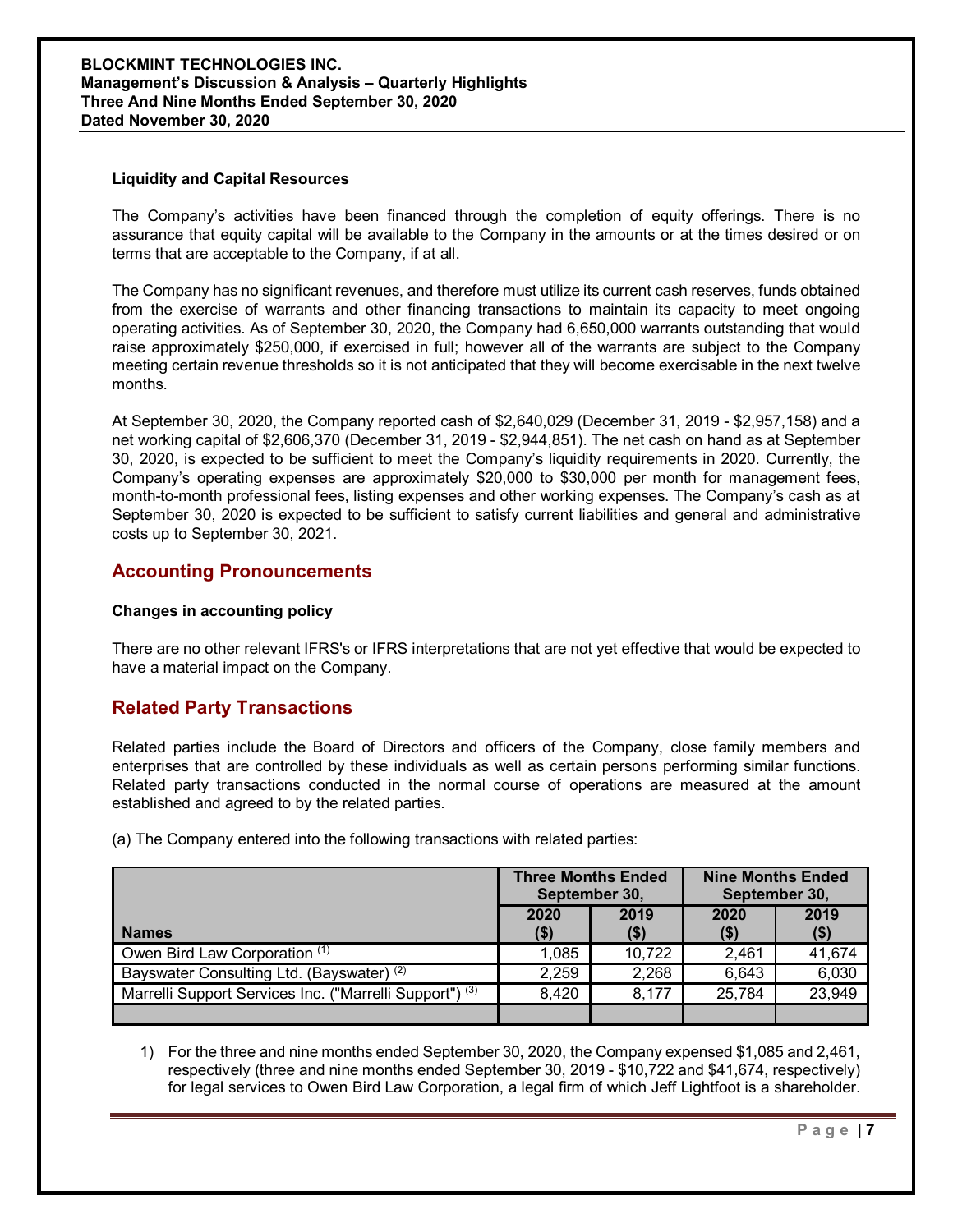As at September 30, 2020, \$1,466 (December 31, 2019 - \$500) was payable to this party and the amount is included in accounts payable and accrued liabilities.

- 2) For the three and nine months ended September 30, 2020, the Company expensed \$2,259 and \$6,643, respectively (three and nine months ended September 30, 2019 - \$2,268 and \$6,030, respectively) to a private company controlled by Erin Walmesley, the Company's corporate secretary, for corporate services.
- 3) For the three and nine months ended September 30, 2020, the Company expensed \$8,420 and \$25,784, respectively (three and nine months ended September 30, 2019 - \$8,177 and \$23,949, respectively) to Marrelli Support Services Inc. ("Marrelli") for: Victor Hugo to act as the Chief Financial Officer of the Company; and for bookkeeping services. Victor Hugo is an employee of Marrelli. These services were incurred in the normal course of operations for general accounting and financial reporting matters. As at September 30, 2020, Marrelli was owed \$1,314 (December 31, 2019 - \$6,364), and the amount is included in accounts payable and accrued liabilities.

(b) Remuneration of directors and key management personnel, other than consulting fees, of the Company was as follows:

|                           | <b>Salaries and wages</b><br><b>Three Months Ended</b><br>September 30, |                 | <b>Fees</b><br><b>Three Months Ended</b><br>September 30, |             | <b>Total</b>                               |                 |
|---------------------------|-------------------------------------------------------------------------|-----------------|-----------------------------------------------------------|-------------|--------------------------------------------|-----------------|
|                           |                                                                         |                 |                                                           |             | <b>Three Months Ended</b><br>September 30, |                 |
| <b>Name</b>               | 2020<br>(\$)                                                            | 2019<br>$($ \$) | 2020<br>$($ \$)                                           | 2019<br>\$) | 2020<br>(\$)                               | 2019<br>$($ \$) |
| Nelson Ijih, CEO / CIO    | 9,000                                                                   | 14,000          | Nil                                                       | Nil         | 9,000                                      | 14,000          |
| Daniel Beck, COO          | 9,000                                                                   | 14,000          | Nil                                                       | Nil         | 9,000                                      | 14,000          |
| Jeff Lightfoot, Director  | Nil                                                                     | Nil             | 2,344                                                     | 2,257       | 2,344                                      | 2,257           |
| David Patterson, Director | Nil                                                                     | Nil             | 2,344                                                     | 2,257       | 2,344                                      | 2,257           |
| Colin Watt, Director      | Nil                                                                     | Nil             | 2,344                                                     | 2,257       | 2,344                                      | 2,257           |
| <b>Total</b>              | 18,000                                                                  | 28,000          | 7,032                                                     | 6,771       | 25,032                                     | 34,771          |